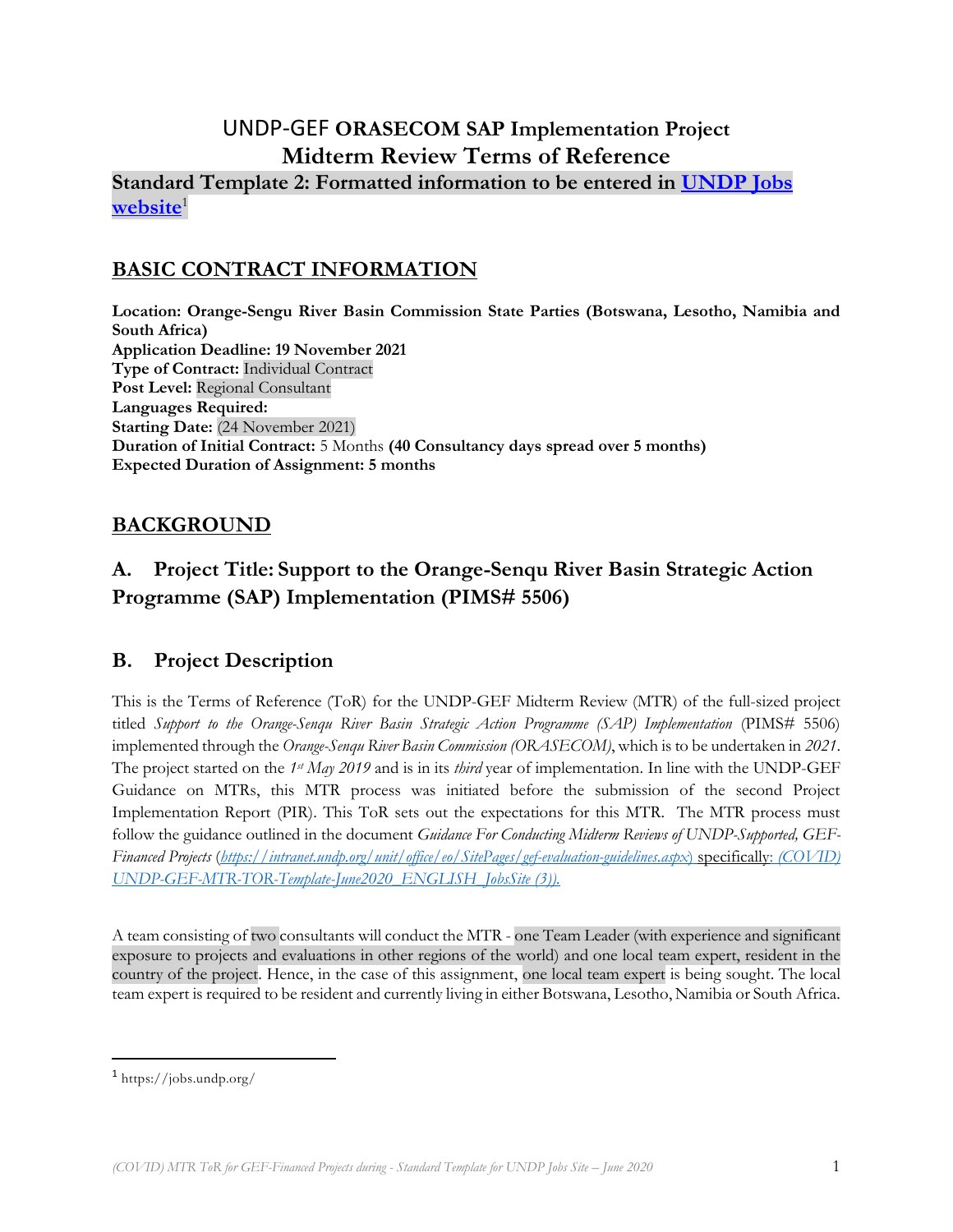### **PROJECT BACKGROUND INFORMATION**

The Orange-Senqu River Basin originates in the highlands of Lesotho and runs for about 2300 km to its mouth on the Atlantic Ocean on the border between Namibia/South Africa. In 2000, the Orange-Senqu River basin state parties signed the agreement to promote transboundary cooperation that gave birth to the Orange-Senqu River Commission (ORASECOM).

ORASECOM, with support from UNDP, managed to secure further financial support from GEF to implement selected priority activities of SAP. The UNDP-GEF project titled, Support to the Orange-Senqu River Strategic Action Programme Implementation, will be implemented by UNDP and executed by ORASECOM in the next 5 years to support ORASECOM and its member states to implement SAP. The Investment from GEF is **USD 10,815,137.** The project has been built on the TDA which has carried out the necessary causal chain analyses in order to identify the transboundary threats to the sustainable development and management of the water resources of the Orange-Senqu Basin. Having identified and understood the threats and their causes, it was possible to identify the barriers which are preventing the removal of these threats, so that sustainable development/management of the basins water and related resources can proceed.

The overall objective of the SAP Implementation project is the strengthening of joint management capacity for implementation of the basin-wide IWRM Plan and demonstrating environmental and socioeconomic benefits of ecosystem-based approach to water resources management through the implementation of SAP priority actions in the Orange-Senqu River basin. The project is implemented through 4 Components.

### **Component 1 Outcomes**

The objective of Component 1 is to contribute to the enhanced transboundary basin planning and joint management of the basin. Realisation of this objective will especially contribute to the removal of Barrier 1, the limited basin-wide understanding of the available resources but also to removal of the other 4 barriers because of improved management. There are several targeted outcomes for Component 1.

### **Outcome 1.1: ORASECOM's capacity to develop innovative financing schemes strengthened.**

- **Outcome 1.2: ORASECOM's joint basin planning capacity strengthened through improved data and information management and basin management support systems**.
- **Outcome 1.3: SAP and country-specific Action Plans revised and updated for next 5-year cycle.**
- **Outcome 1.4: Transboundary Environmental and Social Assessment Guidelines endorsed by Basin States.**
- **Outcome 1.5: ORASECOM's capacity on communication, knowledge management, south-south cooperation enhanced**.

### **Component 2 Outcomes**

The outcomes of Comonent 2 are mainly aimed at addressing Barrier 3, the deteriorated quality of water resources. Focus is on industrial pollution and groundwater resources but the importance of water quality monitoring is given emphasis. The component also address Barrier 2, the limited potential for additional yields in the system by looking at how groundwater resource can be better used and protected.

#### **Outcome 2.1: Basin-wide water resources quality monitoring system established**

- **Outcome 2.2: Point source pollution in Lower Mohokare Catchment reduced and improved industry standards implemented.**
- **Outcome 2.3: Quantity and quality of groundwater resources determined and low-cost groundwater desalination plants piloted in Botswana.**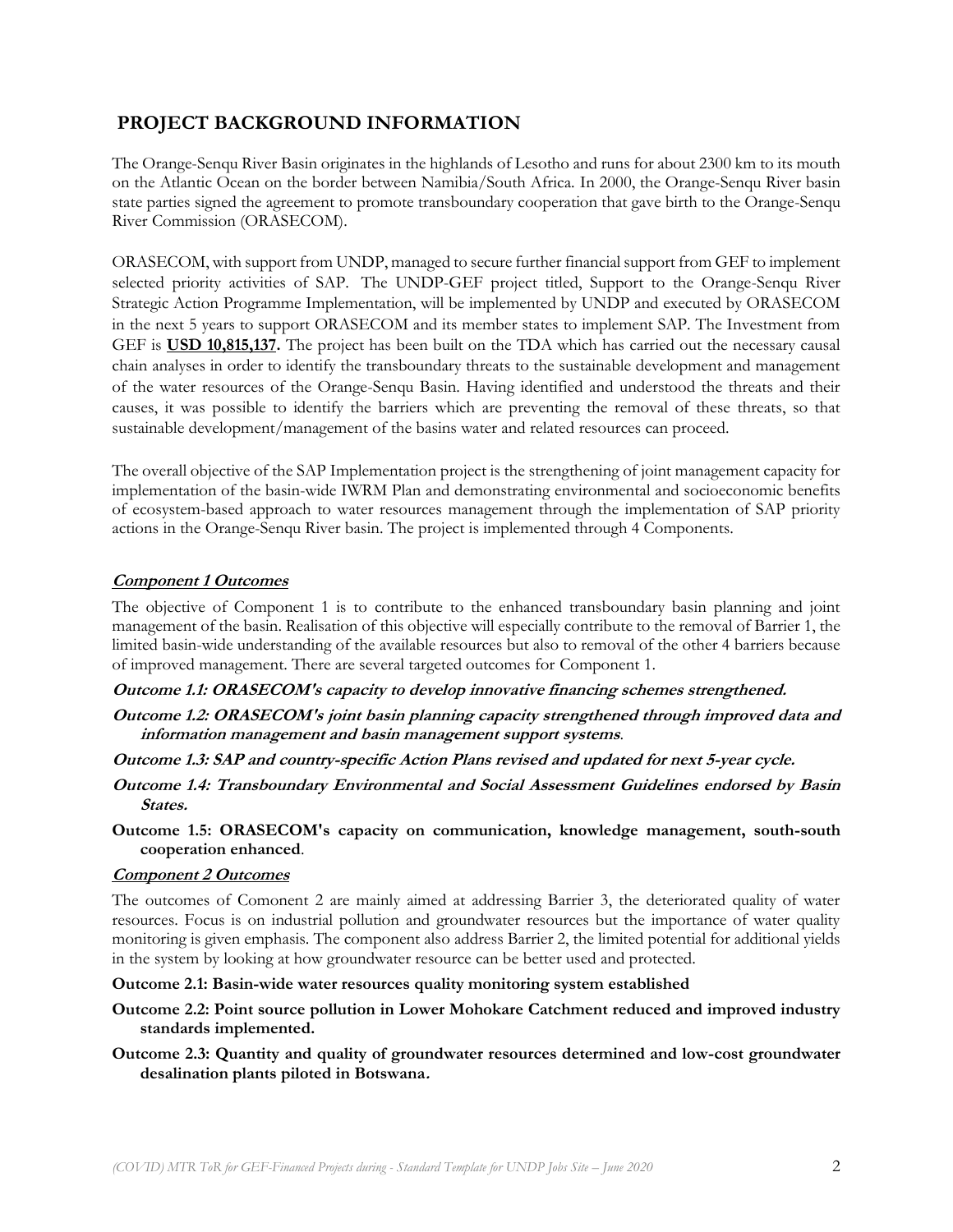### **Component 3 Outcomes**

Component 3 focuses on Addressing Changes to the Hydrological Regime through the application of the "Source-to-Sea concept". This will contribute in a critical way to the removal of Barrier 4, the adverse effects of a changed hydrological regime. As indicated in Section II, the hydrological regime has been highly altered.

Key areas will include agreement on environmental flows and their implementation and the implementation of measures to sustainably rehabilitate the Orange-Senqu River Mouth.

### **Outcome 3.1: Basin-wide environmental Flows regime agreed, and implementation supported.**

### **Outcome 3.2: Critical ecosystem of the Orange-Senqu River Mouth rehabilitated and sustainably managed.**

### **Component 4 Outcome**

Component 4 concerns improved land productivity and improved living conditions through community-based sustainable land management. The focus area under this project will be on the control of invasive species in pilot areas on the Fish River in Namibia and the lower Orange in both Namibia and South Africa.

**Outcome 4.1: Invasive species controlled through integrated management in pilot areas in the Orange–Fish River basin and livelihood options based on invasive species control developed.** 

**Output 4.1.1: Distribution and abundance of invasive species in the basin determined and mapped Output 4.1.2: Prosopis in pilot areas cleared** 

The work required to realise this output will be planned and designed together with Output 4.1.3.

**Output 4.1.3: Economic opportunities based on alien clearing created**

The project had a smooth start of its implementation in May 2019 and was expected to make good progress by June 2020, but the COVID-19 significantly distorted the project's 2020 work plan. E.g. the Joint Basin Survey, which was one of major output of 2020, had to be shifted from this year to the next year. Baseline establishment work for all demonstration sites have been put on hold because of the movement restrictions. 4 consortia of consultants were procured in time for each of them to start working at the 4 different demonstration sites from 1 March 2020, but they have been put on hold. Since COVID-19, very few field work trips have been authorized in most of 2020 and 2021. The project is highly relevant to the needs of the basin and closely aligned to the ORASECOM SAP implementation. It is on track; however, under some Outcomes the progress is behind the workplan, largely due to COVID-19. Realizing that the impacts of COVID-19 will not go away soon, the project has learnt to work more efficiently through virtual means and in this regard has supported the stakeholders from the 4 state parties with procurement of internet data. Additionally, the project has had to ensure that each international consultant hired during this period has a collaborating local consultant so that activities continue even with travel restrictions since most of the restrictions are around international travel.

#### **Brief overview of the institutional structure of the Orange-Senqu River Basin Commission (ORASECOM)**

The UNDP-GEF support to the Strategic Action Programme (SAP) implementation project is coordinated by ORASECOM Secretariat through the Project Management Unit (PMU). Since the project is supporting implementation of the SAP, all ORASECOM relevant structures, briefly presented below, have a role on the implementation of the project in line with their respective mandates.

### **The MINISTER'S FORUM**

**The Forum of Parties** is comprised of Ministries responsible for water in the four Member States. The Forum initiated regular (annual) "Ordinary" meetings in 2011 and has since been incorporated into the ORASECOM Agreement as a structure of the Commission, in its revised version, signed in 2018.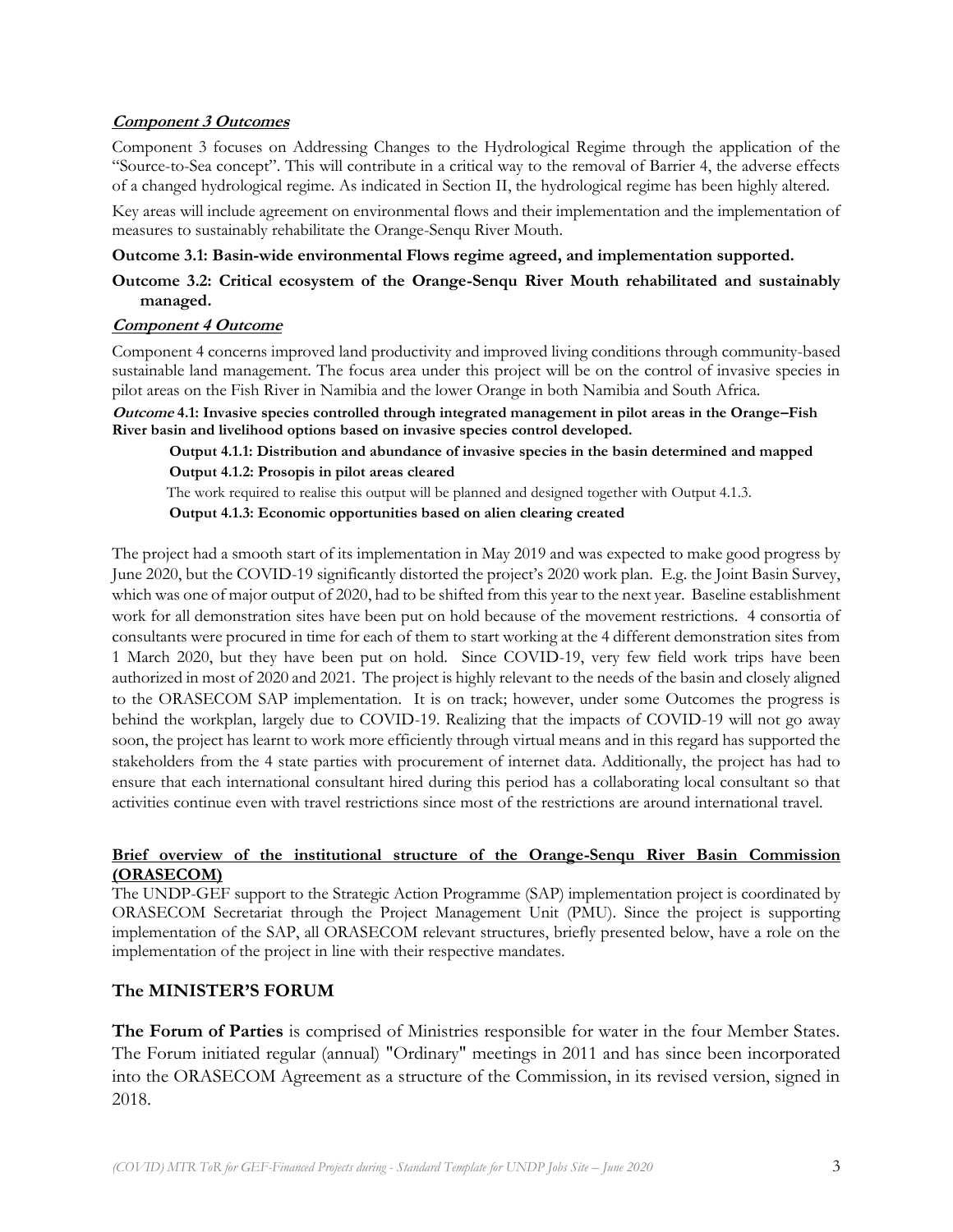#### **The ORASECOM COUNCIL**

The Council is the principal organ responsible for defining and guiding policy as well as for the general supervision of the activities of ORASECOM. The Agreement establishes Council as a technical advisor to the Parties on matters relating to the development, utilization, and conservation of the water resources in the River System. The Parties may also assign other functions pertaining to the development and utilization of water resources to the Commission. Article 5 of the Agreement empowers Council to take all measures to make recommendations on *inter alia*; water availability in the basin, equitable and reasonable sharing of water, studies on the development of the River System, the extent to which stakeholders should be involved in management of the system, the prevention of pollution and the control of aquatic weeds and plans for emergency situations.

All recommendations provided by Council to Parties must be contained in a report, signed by the leader of each Delegation. These reports must also include estimates of the cost of implementing the recommendation and may suggest how these costs may be apportioned between the Parties. Recommendations to Parties must therefore not only indicate what must be done, but also how it must be done.

#### **Technical Task Teams**

The Commission mostly works through a subcommittees system of four Task Teams (Technical, Communications, Legal and Financial) of which the members are technical experts or advisors nominated by each delegation. Technical working groups are formed as required. Their work is facilitated by a Permanent Secretariat with offices established in South Africa.

#### **ORASECOM Secretariat**

The ORASECOM Secretariat is an organ of ORASECOM, with the legal capacity and mandate to assist ORASECOM in implementing its decisions. It also provides administrative, financial and general secretarial services support and assumes an instrumental role in information sharing and communication. The Secretariat is responsible for the day-to-day operations of ORASECOM and is based in Centurion, South Africa. ORASECOM Secretariat core staff includes the Executive Secretary (ES), who heads the Secretariat, The Water Resources Officer, Finance and Administrative Officer and the Administrative Assistant. As and when projects funding is available, the Secretariat is complimented by Project based staff.

#### **Institutional arrangements of the project, relevant partners and stakeholders**

The project is implemented by UNDP and executed by ORASECOM; an Inter-Governmental Organization (IGO) established by the four state parties.

The Project Management Unit (PMU) is hosted in the ORASECOM Secretariat. The PMU is comprised of a Project Coordinator, Water Quality Environmental Expert, Communications and knowledge Management Specialist and a Project Administrative and Finance Officer. For the project implementation to follow as closely as possible to the ORASECOM's institutional structure presented above, and avoid the creation of projectspecific implementation structures, the project reports through the various task teams of ORASECOM and a Project Steering Committee

*The Project Steering Committee (PSC)* provides oversight and strategic guidance to the project. The Project Steering Committee has 10 Permanent Members, as follows: 4 Commissioners to represent ORASECOM Council (one Commissioner per state Party), 4 Representatives of Department of Environment from the 4 state parties and 2 UNDP officials (UNDP, as GEF Implementing Agency to be represented by officer responsible from the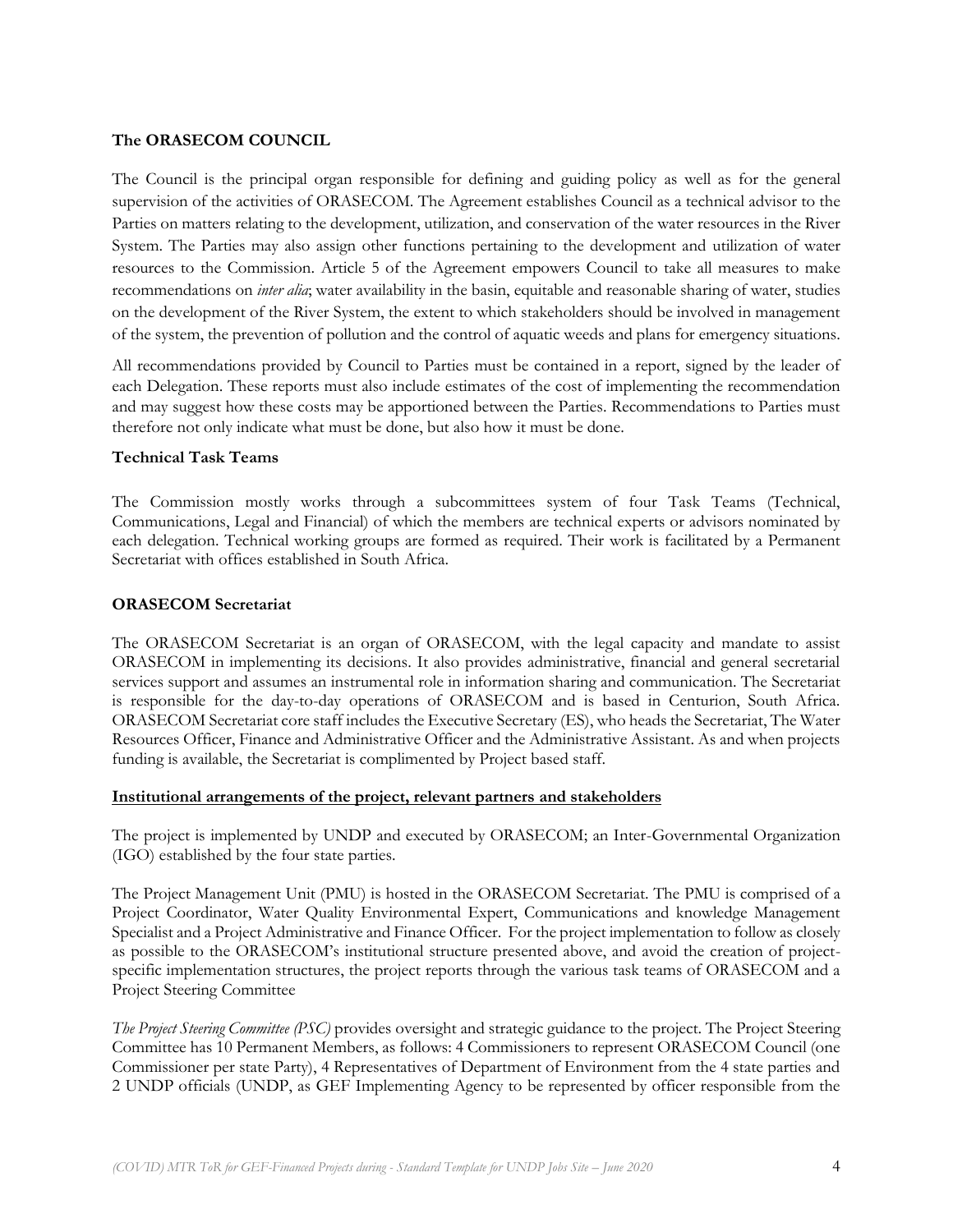UNDP Regional Office and the officer responsible from the South Africa country office). The Host ORASECOM Commissioner Chairs the PSC

The PSC is responsible for making management decisions for the project when guidance is required by the Project Coordinator. It roles include (i)to review the project progress, approve budgets and financial reports, and review and approve outputs as requested, (ii)to provide strategic guidance and policy directions to project implementation and to(iii) ensure the relevance of the project by making sure that the project is well aligned to national policies and priorities of the countries and the basin it supports.

**The ORASECOM Task teams** assures the PSC that the project is being implemented effectively, ensures the quality of technical outputs from the project, and assists in the implementation of national and regional activities. It supports the ORASECOM Secretariat to coordinate the UNDP-GEF project with other ORASECOM initiatives supported by other partners and/or carried out by the countries or ORASECOM themselves to ensure the effective delivery of the ORASECOM Programme and the ORASECOM SAP Implementation. The ORASECOM Task composition comprises of technical specialists from the four ORASECOM state parties. The roles and responsibilities of the Task Teams includes: (i) ensuring the technical quality of the final project deliverables through the review of ToRs and project deliverables at the draft stage, as requested by the Project Coordinator, (ii) critically examine submitted consultancy and research work to ensure product quality, and (iii) serve as a source of objective technical advice to all those involved at the policy, planning, management and implementation levels. The Technical task Teams are accountable to the ORASECOM COUNCIL and accessible to the PMU (entrusted to contribute in their respective areas of expertise).

As indicated in the background above, COVID 19 has had a negative impact in the implementation of activities due to restricted travel. This has meant that the consultants, Project team and stakeholders from government and non- governmental institutions have had to put away travel to demonstration sites and so on. As of  $27<sup>th</sup>$ July 2021, South Africa has had 2,383,490 confirmed cases of COVID-19 with 70,018 deaths, reported to WHO. As of 26 July 2021, a total of 6,384,382 vaccine doses have been administered [\(https://covid19.who.int/region/afro/country/za\)](https://covid19.who.int/region/afro/country/za). South Africa has a population of 60,041,994  $(\frac{https://www.google.com/search?q=south+africa+population+in+2021})$ . As of  $27<sup>th</sup>$  July 2021, Botswana has had 102,124 COVID 19 positive cases and 1485 deaths out of a population of 2,397,241 [\(https://www.google.com/search?q=population+of+botswana+2021\)](https://www.google.com/search?q=population+of+botswana+2021). As of  $27<sup>th</sup>$  July 2021, Namibia there have been 116,964 confirmed cases of COVID-19 with 2,834 deaths, reported to WHO. As of 26 July 2021, a total of 170,973 vaccine doses have been administered[\(https://covid19.who.int/region/afro/country/nambia\)](https://covid19.who.int/region/afro/country/nambia) . Namibia has a population of 2,587,344 [\(https://www.google.com/search?q=namibia+population+2021\)](https://www.google.com/search?q=namibia+population+2021) As of 27 July 2021, Lesotho has had 12,880 confirmed cases of COVID-19 with 363 deaths, reported to WHO. As of 26 July 2021, a total of 72,948 vaccine doses have been administered. Lesotho has a population of 2,159,079[\(https://www.google.com/search?q=lesotho+population+2021\)](https://www.google.com/search?q=lesotho+population+2021).

# **C. MTR Purpose**

The MTR will assess progress towards the achievement of the project objectives and outcomes as specified in the Project Document and assess early signs of project success or failure with the goal of identifying the necessary changes to be made to set the project on-track to achieve its intended results. The MTR will also review the project's strategy and its risks to sustainability. Further, the MTR will assess the impact of COVID 19 on the implementation of the project and make recommendations on necessary changes in order for the project to still continue to make reasonable level of implementation progress even with the COVID 19 pandemic situation.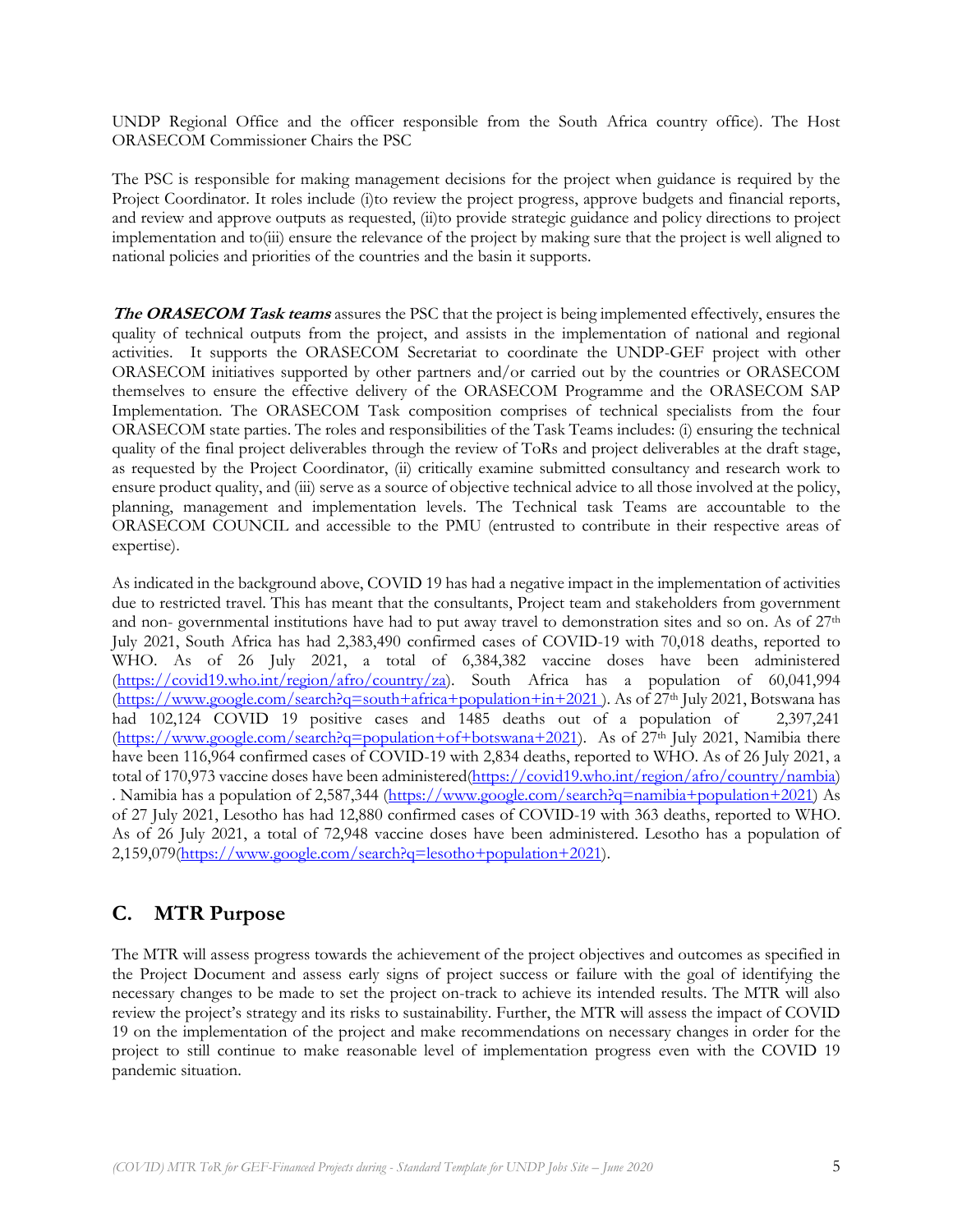## **DUTIES AND RESPONSIBILITIES**

## **D. MTR Approach & Methodology**

The MTR must provide evidence-based information that is credible, reliable, and useful. The MTR team will review all relevant sources of information including documents prepared during the preparation phase (i.e. PIF, UNDP Initiation Plan, UNDP Social and Environmental Screening Procedure/SESP) the Project Document, project reports including Annual Project Review/PIRs, project budget revisions, lesson learned reports, national strategic and legal documents, and any other materials that the team considers useful for this evidencebased review. The MTR team will review the baseline GEF focal area Core Indicators/Tracking Tools submitted to the GEF at CEO endorsement, and the midterm GEF focal area Core Indicators/ Tracking Tools that must be completed before the MTR field mission begins.

The MTR team is expected to follow a collaborative and participatory approach<sup>2</sup> ensuring close engagement with the Project Team, government counterparts (the GEF Operational Focal Point), the UNDP Country Office(s), the Nature and Energy (NCE) Regional Technical Advisor, direct beneficiary and other key stakeholders. Engagement of stakeholders is vital to a successful MTR.<sup>3</sup> Stakeholder involvement should include interviews with stakeholders who have project responsibilities, including but not limited to *(ORASECOM commissioners, Project Steering Committee members, Departments of water; Departments of Environment in all the 4 ORASECOM countries, Department of Forestry in Namibia; The National stakeholders Forums in each of the 4 state parties; District Leadership; Traditional leaders in Bokspit area of Botswana, Oranjemund City Council, The NAMDEB Diamond Mine in Namibia, Alexkor Diamond Mine in South Africa, Letseng Diamond Mine in Lesotho* ); executing agencies, senior officials and task team/ component leaders, key experts and consultants in the subject area, Project Board, project stakeholders, academia, local government and CSOs, etc. In terms of relevant International Cooperating Partners (*Africa Development Bank funded Lesotho-Botswana Water Transfer Project, Lesotho European Union funded Integrated Catchment Management project, Global Water Partnerships, Climate Resilient Infrastructure Development Facility – CRIDF*, among others); Additionally, the MTR team is expected to conduct field missions to *(Botswana, Lesotho, Namibia, and South Africa and Namibia* including the following project sites *(Botswana (Kgalagadi District),Lesotho(Caledon-Mohokare catchment), Namibia(Karas Region) and South Africa and Namibia( Orange River mouth in Alexander Bay and Oranjemund).* If the field mission does not take place, stakeholders will assemble in selected places to interact virtually with the consultants at the following places (Tsabong for Botswana; Keetmanshoop for the Namibia Prosopis site; Maseru for the Caledon-Mohokare site; Alexander Bay for the South African side of the River Mouth site and Oranjemund for the Namibian side of the Orange River mouth site.

The specific design and methodology for the MTR should emerge from consultations between the MTR team and the above-mentioned parties regarding what is appropriate and feasible for meeting the MTR purpose and objectives and answering the evaluation questions, given limitations of budget, time and data. The MTR team must, use gender-responsive methodologies and tools and ensure that gender equality and women's empowerment, as well as other cross-cutting issues such as vulnerable group and persons with disability, and SDGs are incorporated into the MTR report.

The final methodological approach including interview schedule, field visits and data to be used in the MTR should be clearly outlined in the Inception Report and be fully discussed and agreed between UNDP, stakeholders, and the MTR team.

<sup>&</sup>lt;sup>2</sup> For ideas on innovative and participatory Monitoring and Evaluation strategies and techniques, see UNDP Discussion Paper: [Innovations in Monitoring & Evaluating Results,](http://www.undp.org/content/undp/en/home/librarypage/capacity-building/discussion-paper--innovations-in-monitoring---evaluating-results/) 05 Nov 2013.

<sup>&</sup>lt;sup>3</sup> For more stakeholder engagement in the M&E process, see the UNDP Handbook on Planning, Monitoring and Evaluating for [Development Results,](http://www.undg.org/docs/11653/UNDP-PME-Handbook-(2009).pdf) Chapter 3, pg. 93.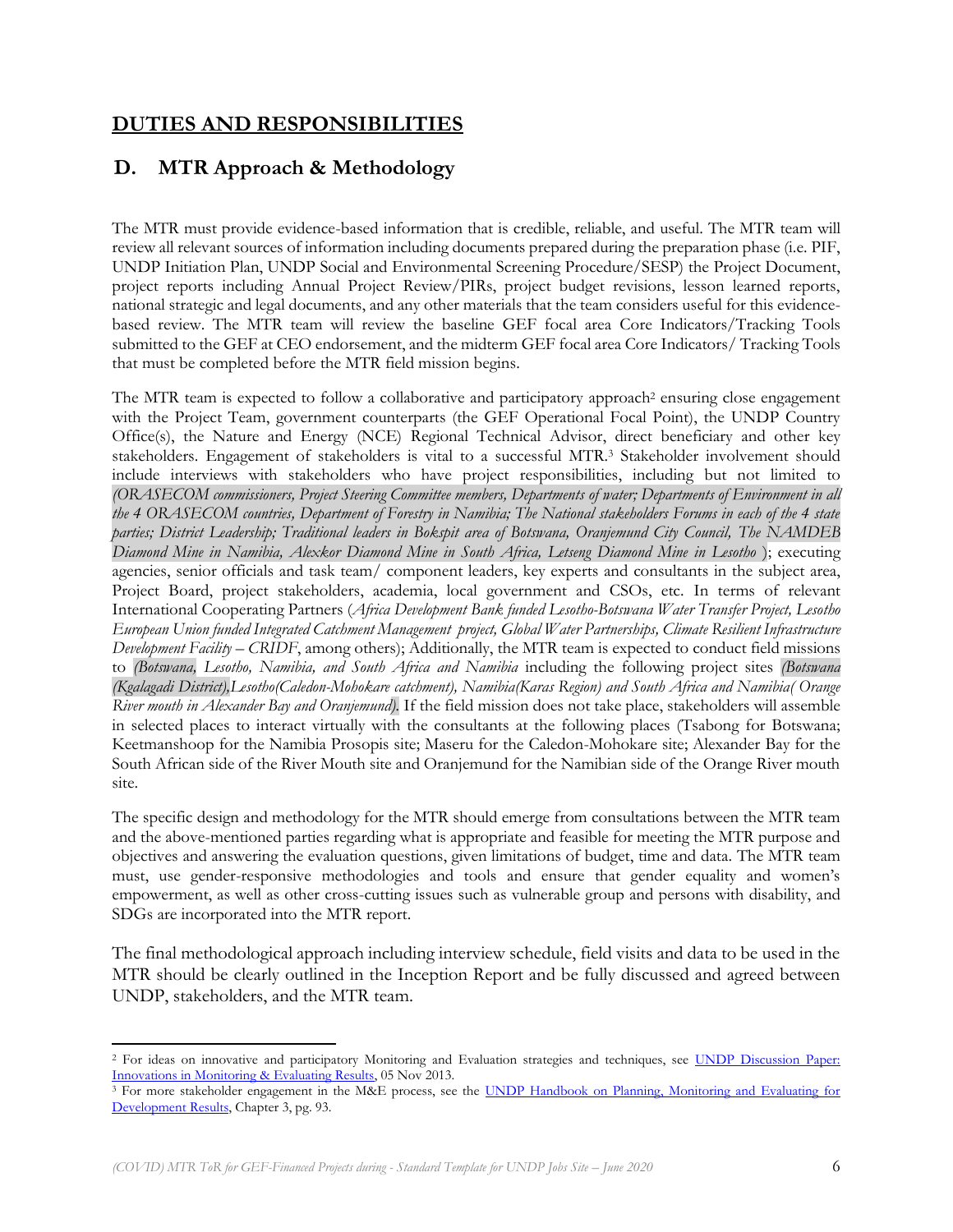Consultants are highly encouraged to travel to the sites. However, in case COVID 19 travel restrictions will still be in place during the undertaking of the Mid-Term Evaluation, UNDP South Africa and ORASECOM will ensure that virtual meetings are arranged. This will include interviews with key stakeholders at project sites to enable the MTR consultants to get an actual feel of the situation on the ground. This immediate implication of the COVID 19 situation is that the MTR consultants will need to do a lot of desk review. Additionally, the project management unit will need to submit all the necessary documents so that the consultants are able to form a clear picture about the progress made on the project from the documentation.

The MTR team will review all relevant sources of information including documents prepared during the preparation phase (i.e. PIF, UNDP Initiation Plan, UNDP Social and Environmental Screening Procedure (SESP)), the Project Document, project reports including Annual Project Review/PIRs, project budget revisions, national strategic and legal documents, and any other materials that the team considers useful for this evidence-based review. The MTR team will review the baseline GEF focal area Core Indicators/Tracking Tools submitted to the GEF at CEO endorsement, and the midterm GEF focal area Core Indicators/Tracking Tools that must be completed before the MTR field mission begins.

The MTR team is expected to follow a collaborative and participatory approach<sup>4</sup> ensuring close engagement with the Project Team, government counterparts (the GEF Operational Focal Point), the UNDP Country Office(s), the Nature, Climate and Energy (NCE) Regional Technical Advisor, direct beneficiaries, and other key stakeholders.

The final MTR report must describe the full MTR approach taken and the rationale for the approach making explicit the underlying assumptions, challenges, strengths and weaknesses about the methods and approach of the review.

As of 11 March 2020, the World Health Organization (WHO) declared COVID-19 a global pandemic as the new coronavirus rapidly spread to all regions of the world. Travel to each of the ORASECOM state parties has been restricted since 28th March 2020 and travel within each of the countries is also restricted. The 4 countries have kept moving up and down across the 5 alert levels of COVID-19. If it is not possible to travel to or within the ORASECOM states for the MTR mission then the MTR team should develop a methodology that takes into account the conduct of the MTR virtually and remotely, including the use of remote interview methods and extended desk reviews, data analysis, surveys and evaluation questionnaires. This should be detailed in the MTR Inception Report and agreed with the Commissioning Unit.

If all or part of the MTR is to be carried out virtually then consideration should be taken for stakeholder availability, ability or willingness to be interviewed remotely. In addition, their accessibility to the internet/computer may be an issue as many government and national counterparts may be working from home. These limitations must be reflected in the final MTR report.

If a data collection/field mission is not possible then remote interviews may be undertaken through telephone or online (skype, zoom etc.). International consultants can work remotely with national evaluator support in the field if it is safe for them to operate and travel. No stakeholders, consultants or UNDP staff should be put in harm's way and safety is the key priority.

A short validation mission may be considered if it is confirmed to be safe for staff, consultants, stakeholders and if such a mission is possible within the MTR schedule. Equally, qualified, and independent national consultants can be hired to undertake the MTR and interviews in country as long as it is safe to do so.

<sup>4</sup> For ideas on innovative and participatory Monitoring and Evaluation strategies and techniques, see [UNDP Discussion Paper:](http://www.undp.org/content/undp/en/home/librarypage/capacity-building/discussion-paper--innovations-in-monitoring---evaluating-results/)  [Innovations in Monitoring & Evaluating Results,](http://www.undp.org/content/undp/en/home/librarypage/capacity-building/discussion-paper--innovations-in-monitoring---evaluating-results/) 05 Nov 2013.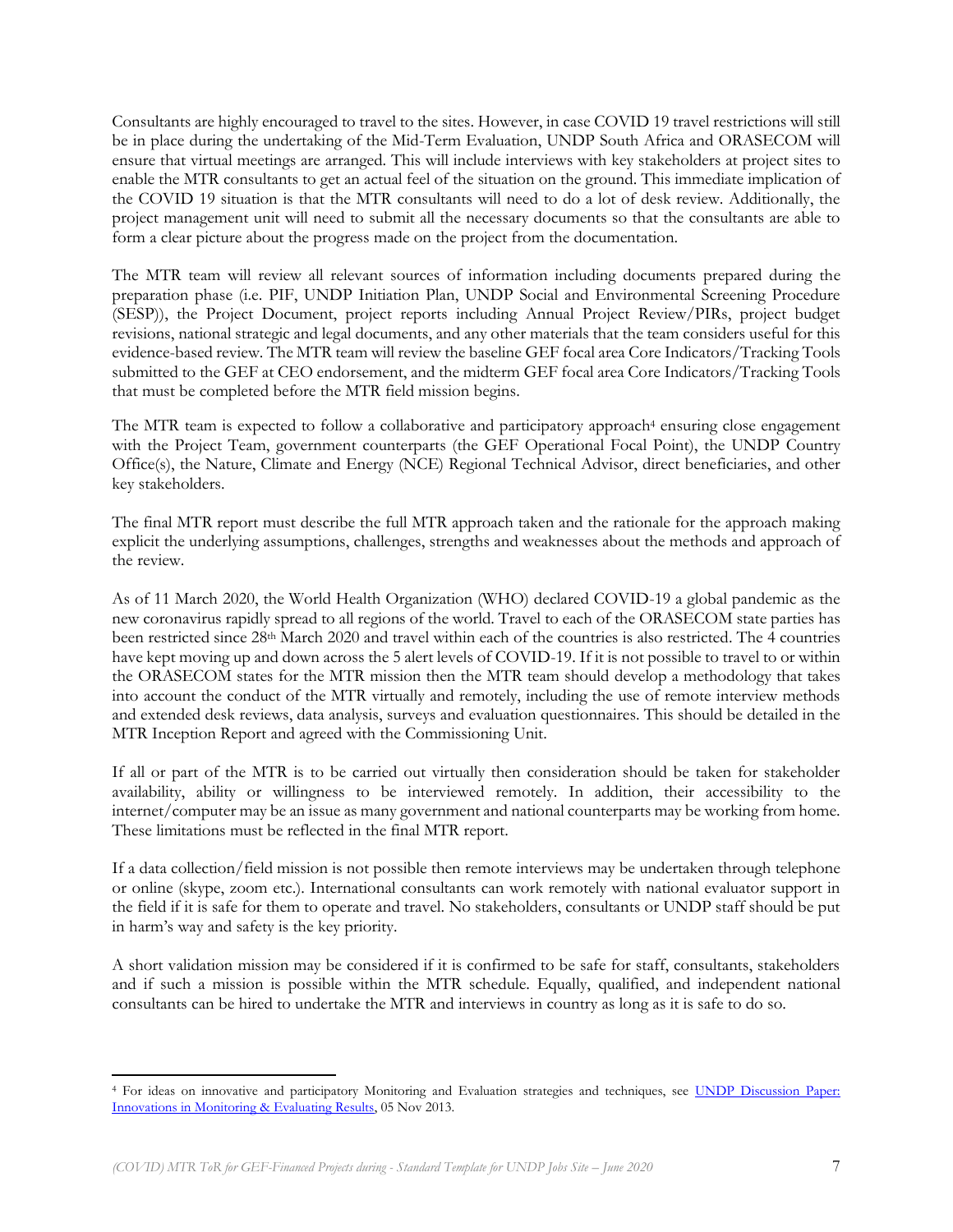## **E. Detailed Scope of the MTR**

The MTR team will assess the following four categories of project progress. See the *Guidance For Conducting Midterm Reviews of UNDP-Supported, GEF-Financed Projects* for extended descriptions.

### **1. Project Strategy**

Project Design:

- o Review the problem addressed by the project and the underlying assumptions. Review the effect of any incorrect assumptions or changes to the context to achieving the project results as outlined in the Project Document.
- o Review the relevance of the project strategy and assess whether it provides the most effective route towards expected/intended results. Were lessons from other relevant projects properly incorporated into the project design? Review how the project addresses country priorities. Review country ownership. Was the project concept in line with the national sector development priorities and plans of the country (or of participating countries in the case of multi-country projects)?
- o Review decision-making processes: were perspectives of those who would be affected by project decisions, those who could affect the outcomes, and those who could contribute information or other resources to the process, considered during project design processes?
- o Review the extent to which relevant gender issues were raised in the project design. See Annex 9 of *Guidance For Conducting Midterm Reviews of UNDP-Supported, GEF-Financed Projects* for further guidelines.
- o Were relevant gender issues (e.g. the impact of the project on gender equality in the programme country, involvement of women's groups, engaging women in project ativities) raised in the Project Document?
- o Review the impact COVID 19 has had on project implementation. What more could have been achieved in terms of project implementation had it not been for the COVID 19 pandemic that restricted travel?
- o If there aremajor areas of concern, recommended for improvement.

### Results Framework/Logframe:

- Undertake a critical analysis of the project's logframe indicators and targets, assess how "SMART" the midterm and end-of-project targets are (Specific, Measurable, Attainable, Relevant, Time-bound), and suggest specific amendments/revisions to the targets and indicators as necessary.
- o Are the project's objectives and outcomes or components clear, practical, and feasible within its time frame?
- o Examine if progress so far has led to, or could in the future catalyse beneficial development effects (i.e. income generation, gender equality and women's empowerment, improved governance etc...) that should be included in the project results framework and monitored on an annual basis.
- o Ensure broader development and gender aspects of the project are being monitored effectively. Develop and recommend SMART 'development' indicators, including sex-disaggregated indicators and indicators that capture development benefits.

### **2. Progress Towards Results**

- o Review the logframe indicators against progress made towards the end-of-project targets; populate the Progress Towards Results Matrix, as described in the *Guidance For Conducting Midterm Reviews of UNDP-Supported, GEF-Financed Projects*; colour code progress in a "traffic light system" based on the level of progress achieved; assign a rating on progress for the project objective and each outcome; make recommendations from the areas marked as "not on target to be achieved" (red). Compare and analyse the GEF Tracking Tool/Core Indicators at the Baseline with the one completed right before the Midterm Review.
- o Identify remaining barriers to achieving the project objective in the remainder of the project.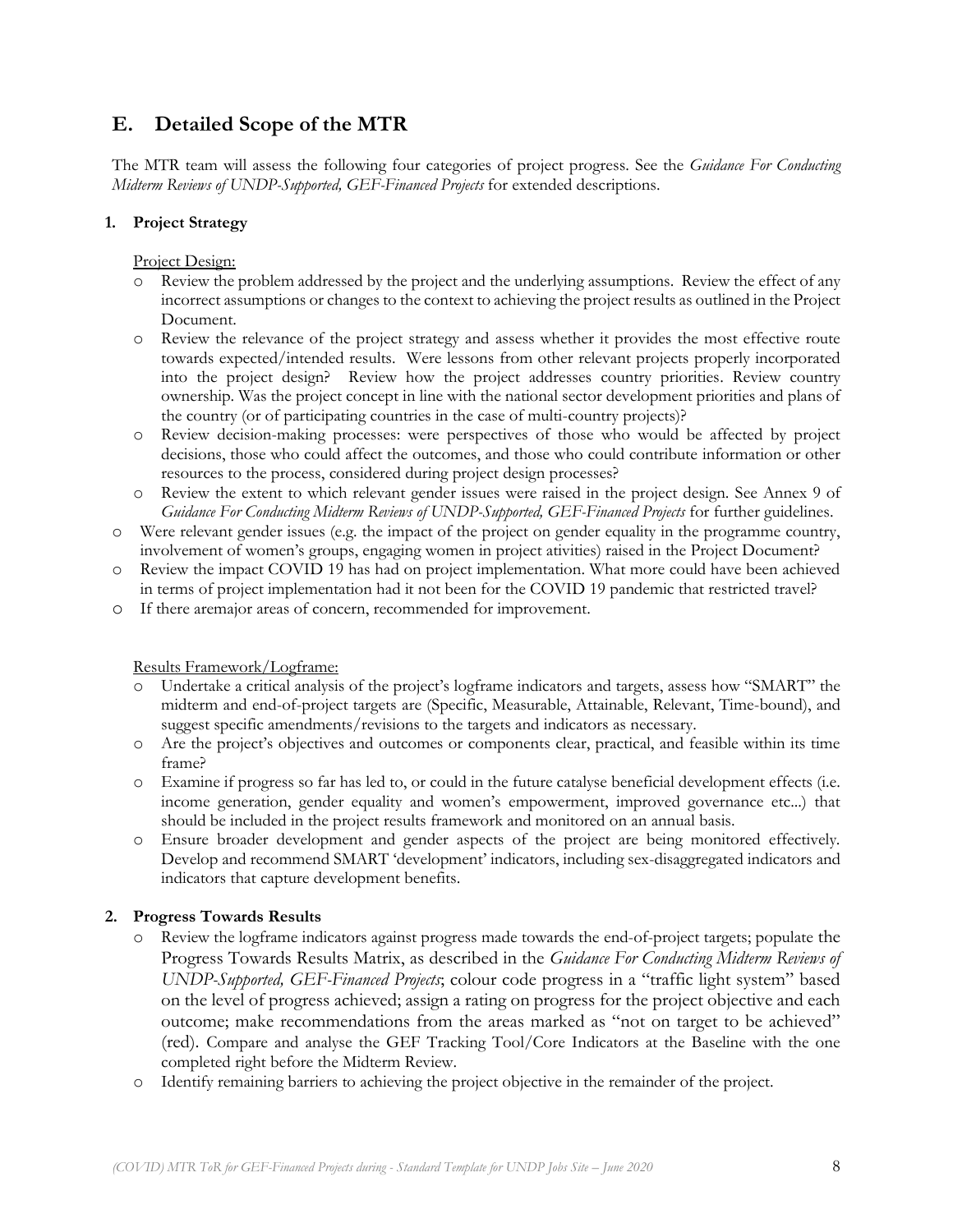o By reviewing the aspects of the project that have already been successful, identify ways in which the project can further expand these benefits.

### **3. Project Implementation and Adaptive Management**

#### Management Arrangements

- Review overall effectiveness of project management as outlined in the Project Document. Have changes been made and are they effective? Are responsibilities and reporting lines clear? Is decision-making transparent and undertaken in a timely manner? Recommend areas for improvement.
- Review the quality of execution of the Executing Agency/Implementing Partner(s) and recommend areas for improvement.
- Review the quality of support provided by the GEF Partner Agency (UNDP) and recommend areas for improvement.
- Do the Executing Agency/Implementing Partner and/or UNDP and other partners have the capacity to deliver benefits to or involve women? If yes, how?
- What is the gender balance of project staff? What steps have been taken to ensure gender balance in project staff?
- What is the gender balance of the Project Board? What steps have been taken to ensure gender balance in the Project Board?

#### Work Planning

- Review any delays in project start-up and implementation, identify the causes and examine if they have been resolved.
- Are work-planning processes results-based? If not, suggest ways to re-orientate work planning to focus on results?
- Examine the use of the project's results framework/ logframe as a management tool and review any changes made to it since project start.

Finance and co-finance

- Consider the financial management of the project, with specific reference to the cost-effectiveness of interventions.
- Review the changes to fund allocations as a result of budget revisions and assess the appropriateness and relevance of such revisions.
- Does the project have the appropriate financial controls, including reporting and planning, that allow management to make informed decisions regarding the budget and allow for timely flow of funds?
- Informed by the co-financing monitoring table to be filled out by the Commissioning Unit and project team, provide commentary on co-financing: is co-financing being used strategically to help the objectives of the project? Is the Project Team meeting with all co-financing partners regularly in order to align financing priorities and annual work plans?

| Sources of<br>$Co-$<br>financing | Name of Co-<br>financer | Type of Co-<br>financing | Co-financing<br>amount<br>confirmed at<br><b>CEO</b><br>Endorsement<br>(US\$) | Actual<br>Amount<br>Contributed at<br>stage of<br>Midterm<br><b>Review (US\$)</b> | Actual % of<br><b>Expected</b><br>Amount |
|----------------------------------|-------------------------|--------------------------|-------------------------------------------------------------------------------|-----------------------------------------------------------------------------------|------------------------------------------|
|                                  |                         |                          |                                                                               |                                                                                   |                                          |
|                                  |                         |                          |                                                                               |                                                                                   |                                          |
|                                  |                         |                          |                                                                               |                                                                                   |                                          |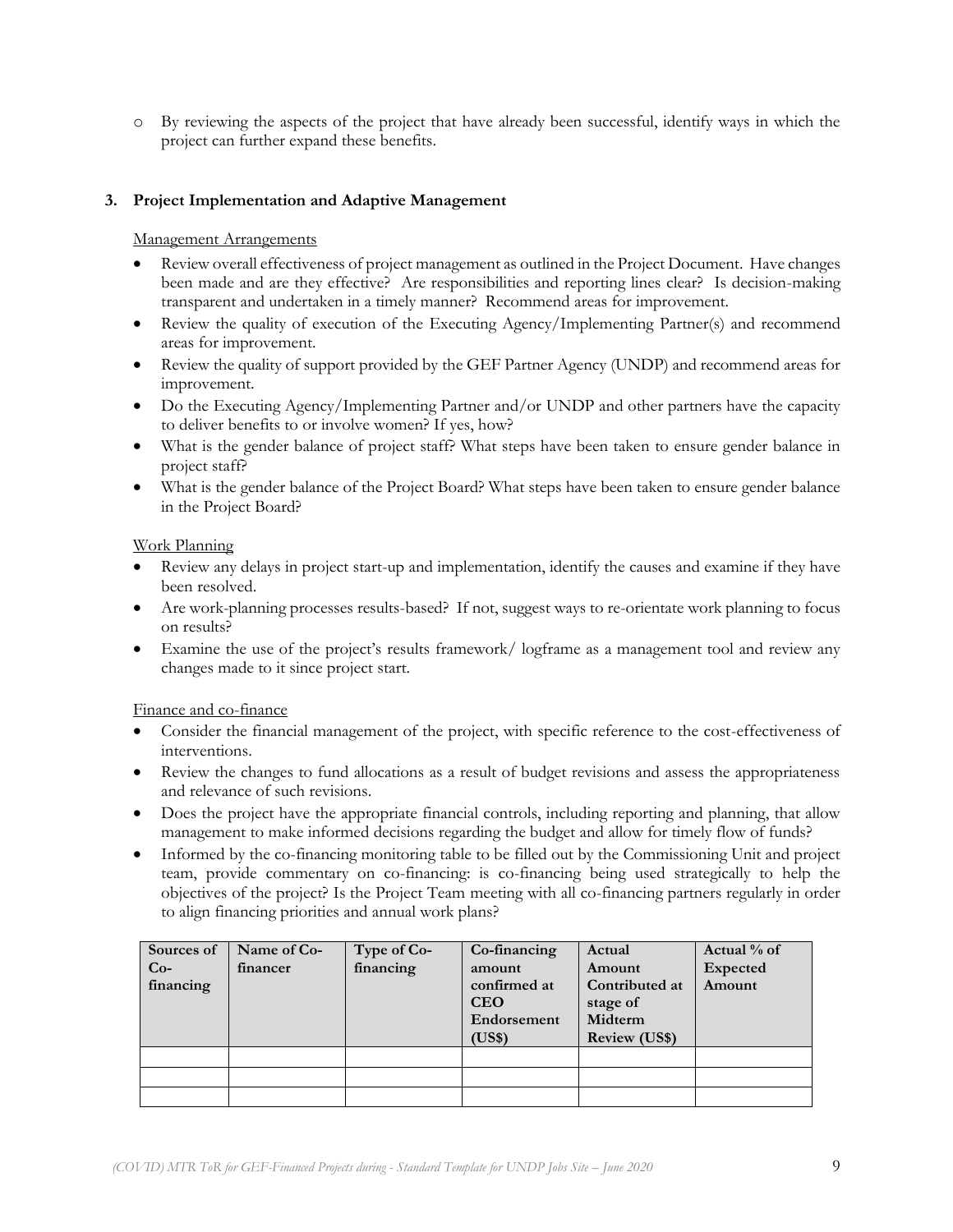|  | HOMI<br>101TH |  |  |
|--|---------------|--|--|

• Include the separate GEF Co-Financing template (filled out by the Commissioning Unit and project team) which categorizes co-financing amounts by source as 'investment mobilized' or 'recurrent expenditures'. (This template will be annexed as a separate file.)

### Project-level monitoring and evaluation systems

- Review the monitoring tools currently being used: Do they provide the necessary information? Do they involve key partners? Are they aligned or mainstreamed with national systems? Do they use existing information? Are they efficient? Are they cost-effective? Are additional tools required? How could they be made more participatory and inclusive?
- Examine the financial management of the project monitoring and evaluation budget. Are sufficient resources being allocated to monitoring and evaluation? Are these resources being allocated effectively?
- Review the extent to which relevant gender issues were incorporated in monitoring systems. See Annex 9 of *Guidance For Conducting Midterm Reviews of UNDP-Supported, GEF-Financed Projects* for further guidelines.

### Stakeholder Engagement

- Project management: Has the project developed and leveraged the necessary and appropriate partnerships with direct and tangential stakeholders?
- Participation and country-driven processes: Do local and national government stakeholders support the objectives of the project? Do they continue to have an active role in project decision-making that supports efficient and effective project implementation?
- Participation and public awareness: To what extent has stakeholder involvement and public awareness contributed to the progress towards achievement of project objectives?
- How does the project engage women and girls? Is the project likely to have the same positive and/or negative effects on women and men, girls and boys? Identify, if possible, legal, cultural, or religious constraints on women's participation in the project. What can the project do to enhance its gender benefits?

### Social and Environmental Standards (Safeguards)

- Validate the risks identified in the project's most current SESP, and those risks' ratings; are any revisions needed?
- Summarize and assess the revisions made since CEO Endorsement/Approval (if any) to:
	- o The project's overall safeguards risk categorization.
	- o The identified types of risks<sup>5</sup> (in the SESP).
	- o The individual risk ratings (in the SESP) .
- Describe and assess progress made in the implementation of the project's social and environmental management measures as outlined in the SESP submitted at CEO Endorsement/Approval (and prepared during implementation, if any), including any revisions to those measures. Such management measures might include Environmental and Social Management Plans (ESMPs) or other management plans, though can also include aspects of a project's design; refer to Question 6 in the SESP template for a summary of the identified management measures.

<sup>&</sup>lt;sup>5</sup> Risks are to be labeled with both the UNDP SES Principles and Standards, and the GEF's "types of risks and potential impacts": Climate Change and Disaster; Disadvantaged or Vulnerable Individuals or Groups; Disability Inclusion; Adverse Gender-Related impact, including Gender-based Violence and Sexual Exploitation; Biodiversity Conservation and the Sustainable Management of Living Natural Resources; Restrictions on Land Use and Involuntary Resettlement; Indigenous Peoples; Cultural Heritage; Resource Efficiency and Pollution Prevention; Labor and Working Conditions; Community Health, Safety and Security.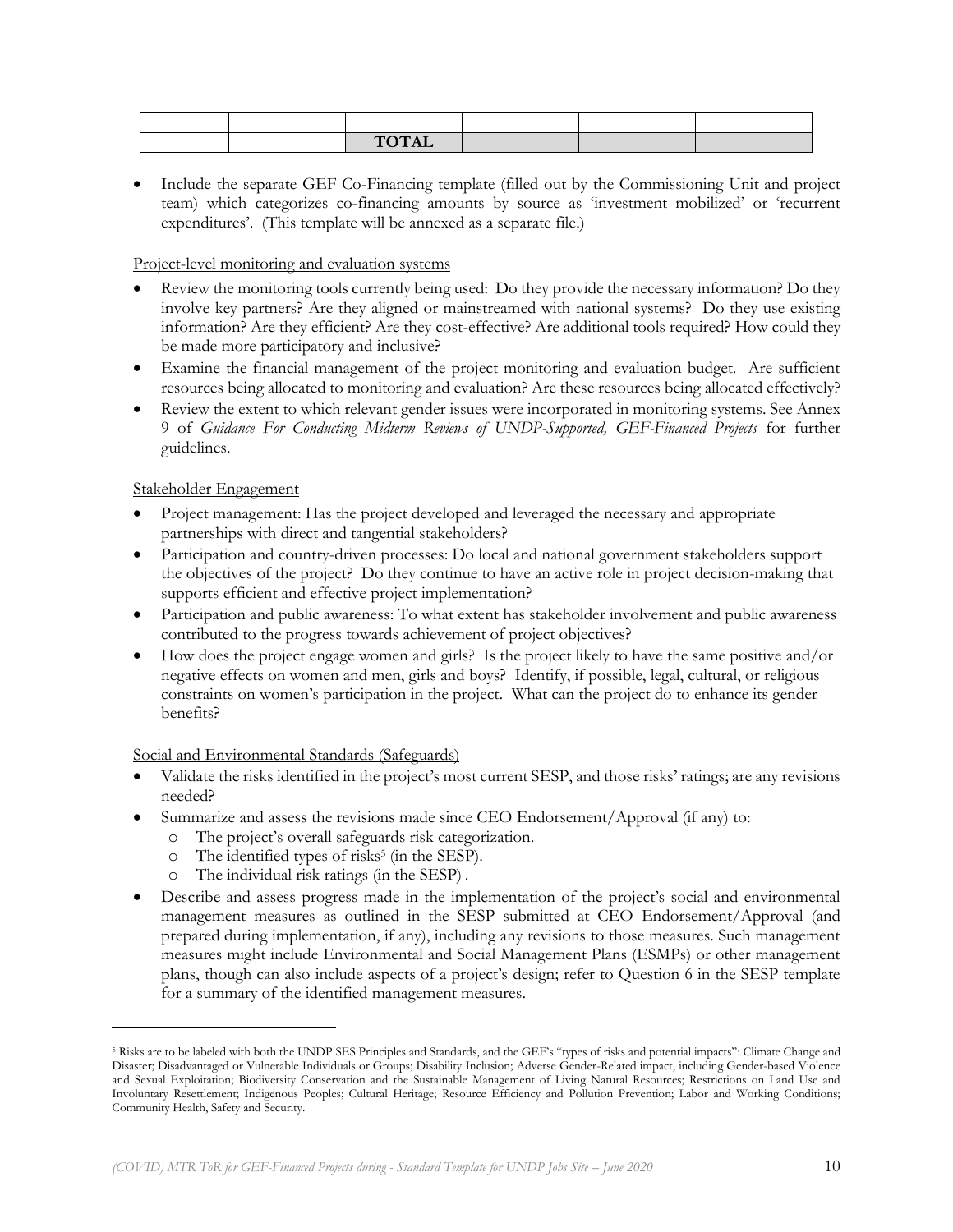A given project should be assessed against the version of UNDP's safeguards policy that was in effect at the time of the project's approval.

### **Reporting**

- Assess how adaptive management changes have been reported by the project management and shared with the Project Board.
- Assess how well the Project Team and partners undertake and fulfil GEF reporting requirements (i.e. how have they addressed poorly-rated PIRs, if applicable?)
- Assess how lessons derived from the adaptive management process have been documented, shared with key partners and internalized by partners.

### Communications & Knowledge Management

- Review internal project communication with stakeholders: Is communication regular and effective? Are there key stakeholders left out of communication? Are there feedback mechanisms when communication is received? Does this communication with stakeholders contribute to their awareness of project outcomes and activities and investment in the sustainability of project results?
- Review external project communication: Are proper means of communication established or being established to express the project progress and intended impact to the public (is there a web presence, for example? Or did the project implement appropriate outreach and public awareness campaigns?)
- For reporting purposes, write one half-page paragraph that summarizes the project's progress towards results in terms of contribution to sustainable development benefits, as well as global environmental benefits.
- List knowledge activities/products developed (based on knowledge management approach approved at CEO Endorsement/Approval).

### **4. Sustainability**

- Validate whether the risks identified in the Project Document, Annual Project Review/PIRs and the ATLAS Risk Register are the most important and whether the risk ratings applied are appropriate and up to date. If not, explain why.
- In addition, assess the following risks to sustainability:

### Financial risks to sustainability:

What is the likelihood of financial and economic resources not being available once the GEF assistance ends (consider potential resources can be from multiple sources, such as the public and private sectors, income generating activities, and other funding that will be adequate financial resources for sustaining project's outcomes)?

### Socio-economic risks to sustainability:

• Are there any social or political risks that may jeopardize sustainability of project outcomes? What is the risk that the level of stakeholder ownership (including ownership by governments and other key stakeholders) will be insufficient to allow for the project outcomes/benefits to be sustained? Do the various key stakeholders see that it is in their interest that the project benefits continue to flow? Is there sufficient public / stakeholder awareness in support of the long-term objectives of the project? Are lessons learned being documented by the Project Team on a continual basis and shared/ transferred to appropriate parties who could learn from the project and potentially replicate and/or scale it in the future?

#### Institutional Framework and Governance risks to sustainability: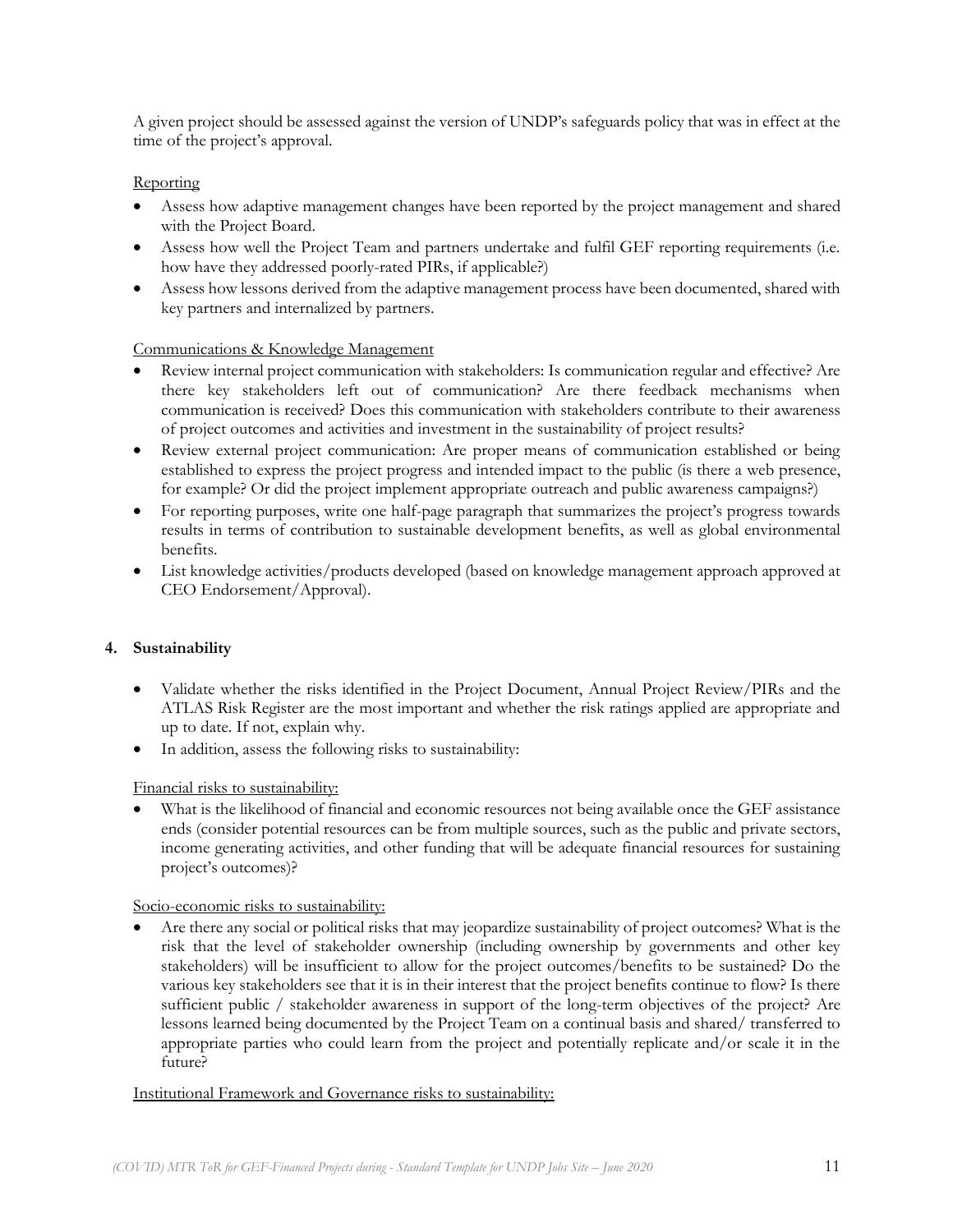• Do the legal frameworks, policies, governance structures and processes pose risks that may jeopardize sustenance of project benefits? While assessing this parameter, also consider if the required systems/ mechanisms for accountability, transparency, and technical knowledge transfer are in place.

Environmental risks to sustainability:

Are there any environmental risks that may jeopardize sustenance of project outcomes?

#### **Conclusions & Recommendations**

The MTR consultant/team will include a section in the MTR report for evidence-based **conclusions**, in light of the findings.

Additionally, the MTR consultant/team is expected to make **recommendations** to the Project Team. Recommendations should be succinct suggestions for critical intervention that are specific, measurable, achievable, and relevant. A recommendation table should be put in the report's executive summary. The MTR consultant/team should make no more than 15 recommendations total.

#### **Ratings**

The MTR team will include its ratings of the project's results and brief descriptions of the associated achievements in a *MTR Ratings & Achievement Summary Table* in the Executive Summary of the MTR report. See the TOR Annexes for the Rating Table and ratings scales.

## **F. Expected Outputs and Deliverables**

The MTR team shall prepare and submit:

- MTR Inception Report: MTR team clarifies objectives and methods of the Midterm Review. To be sent to the Commissioning Unit and project management. Completion date: (6 December 2021)
- MTR Field mission: 10 December 2021 18 February 2022
- Presentation: MTR team presents initial findings to project management and the Commissioning Unit at the end of the MTR mission. Completion date: (21 February 2022)
- Draft MTR Report: MTR team submits the draft full report with annexes within 3 weeks of the MTR mission. Completion date: (11 March 2022)
- Final Report\*: MTR team submits the revised report with annexed and completed Audit Trail detailing how all received comments have (and have not) been addressed in the final MTR report. To be sent to the Commissioning Unit within 1 week of receiving UNDP comments on draft. Completion date: (23 March 2022)

\*The final MTR report must be in English. If applicable, the Commissioning Unit may choose to arrange for a translation of the report into a language more widely shared by national stakeholders.

## **G. Institutional Arrangements**

The principal responsibility for managing this MTR resides with the Commissioning Unit. The Commissioning Unit for this project's MTR is *UNDP South Africa Country Office (CO).*

The Commissioning Unit will contract the consultants and ensure the timely provision of per diems and travel arrangements within the ORASECOM state parties for the MTR team. The Project Team will be responsible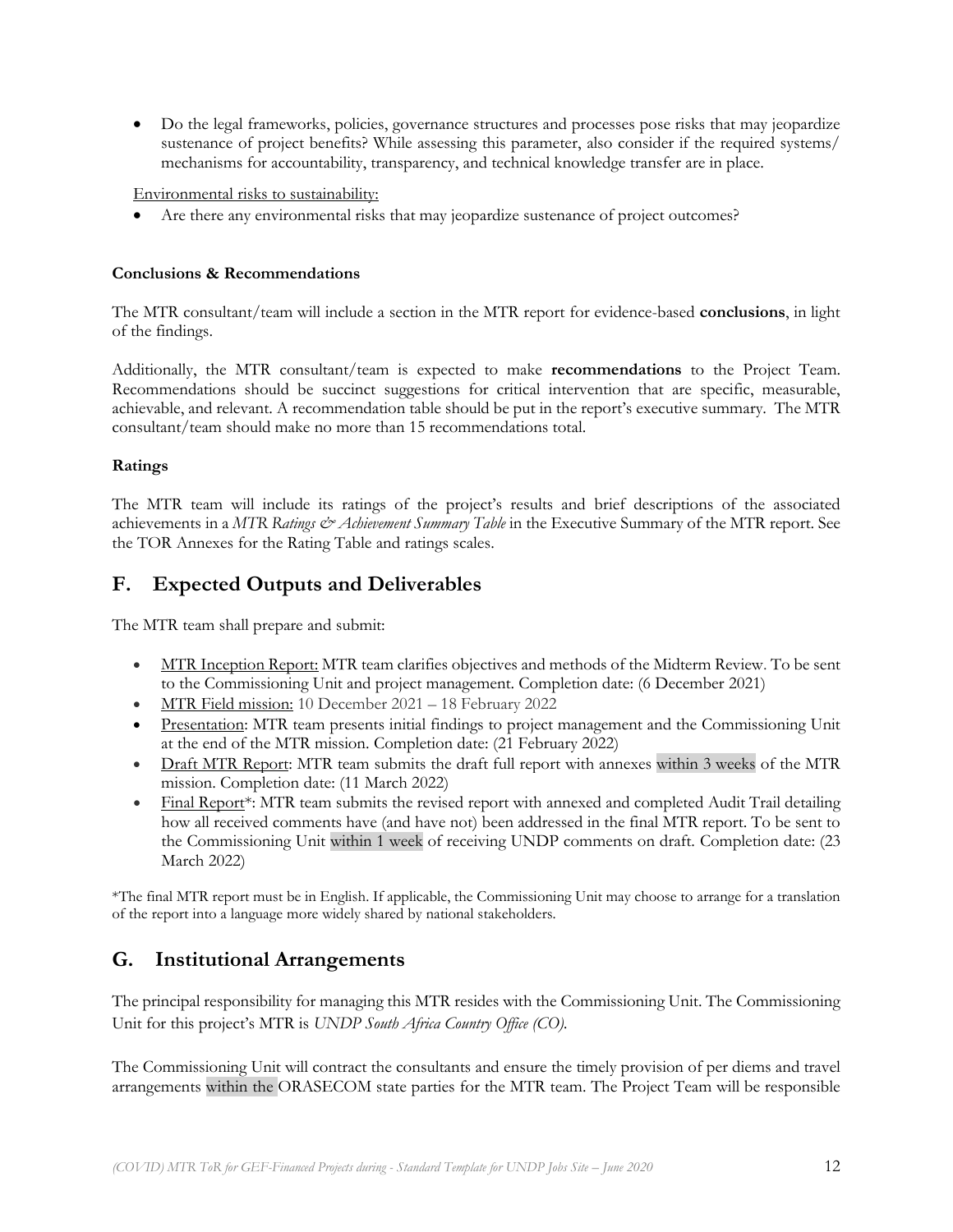for liaising with the MTR team to provide all relevant documents, set up stakeholder interviews, and arrange field visits. The Project team and ORASECOM will be responsible for arranging all virtual meetings to ensure that the MTR consultant have as much access to the project area as possible within the limitations of COVID 19.

# **H. Duration of the Work**

The total duration of the MTR will be approximately *40 days* over a time period of *20 weeks* starting *24 November 2021* and shall not exceed five months from when the consultant(s) are hired. The tentative MTR timeframe is as follows:

| <b>TIMEFRAME</b>                                                   | <b>ACTIVITY</b>                                                                                                                                                                             |  |  |
|--------------------------------------------------------------------|---------------------------------------------------------------------------------------------------------------------------------------------------------------------------------------------|--|--|
| 19 November 2021                                                   | Application closes (through existing roster)                                                                                                                                                |  |  |
| 20 November 2021                                                   | Selection of MTR Team                                                                                                                                                                       |  |  |
| 24 November 2021                                                   | Starting date for the MTR Consultants                                                                                                                                                       |  |  |
| 24-26 November 2021                                                | Prep the MTR Team (handover of Project Documents)                                                                                                                                           |  |  |
| The week of 29 November – 3<br>December 2021 (3 days)              | Document review and preparing MTR Inception Report                                                                                                                                          |  |  |
| The week of $6 - 10$ December 2021<br>$(3 \text{ days})$           | Finalization and Validation of MTR Inception Report - latest start<br>of MTR mission                                                                                                        |  |  |
| 10 December 2021 – 18 February<br>2022 (25 days)                   | MTR mission: stakeholder meetings, interviews, field visits                                                                                                                                 |  |  |
| The week 21-25 February 2022 (1                                    | MTR team presents initial findings to project management and the                                                                                                                            |  |  |
| day)                                                               | Commissioning Unit at the end of the MTR mission.                                                                                                                                           |  |  |
| 28 February – 2 March 2022<br>(exact date to be confirmed) (1 day) | Mission wrap-up meeting & presentation of initial findings- earliest<br>end of MTR mission (presentation of preliminary findings to the<br>Project Steering Committee during ORASECOM Week) |  |  |
| 2 – 11 March 2022 (3 days)                                         | Preparing draft report                                                                                                                                                                      |  |  |
| 16-23 March 2022 (2 days)                                          | Incorporating audit trail from feedback on draft report/Finalization<br>of MTR report.                                                                                                      |  |  |
| 23-30 March 2022 (2 days)                                          | Preparation & Issue of Management Response                                                                                                                                                  |  |  |
| 31 March 2022                                                      | Expected date of full MTR completion                                                                                                                                                        |  |  |

The date start of contract is (24 November 2021).

# **I. Duty Station**

The International Consultant will be located at the ORASECOM Secretariat if travel is possible. In addition, the International Consultant will work with a local consultant who will be hired from within the 4 ORASECOM state parties. The work of the local consultant will be to complement the work of the international consultant including undertaking site visits wherever travel will be possible.

### **Travel:**

• International travel will be required to (South Africa, Lesotho, Botswana and Namibia) during the MTR mission;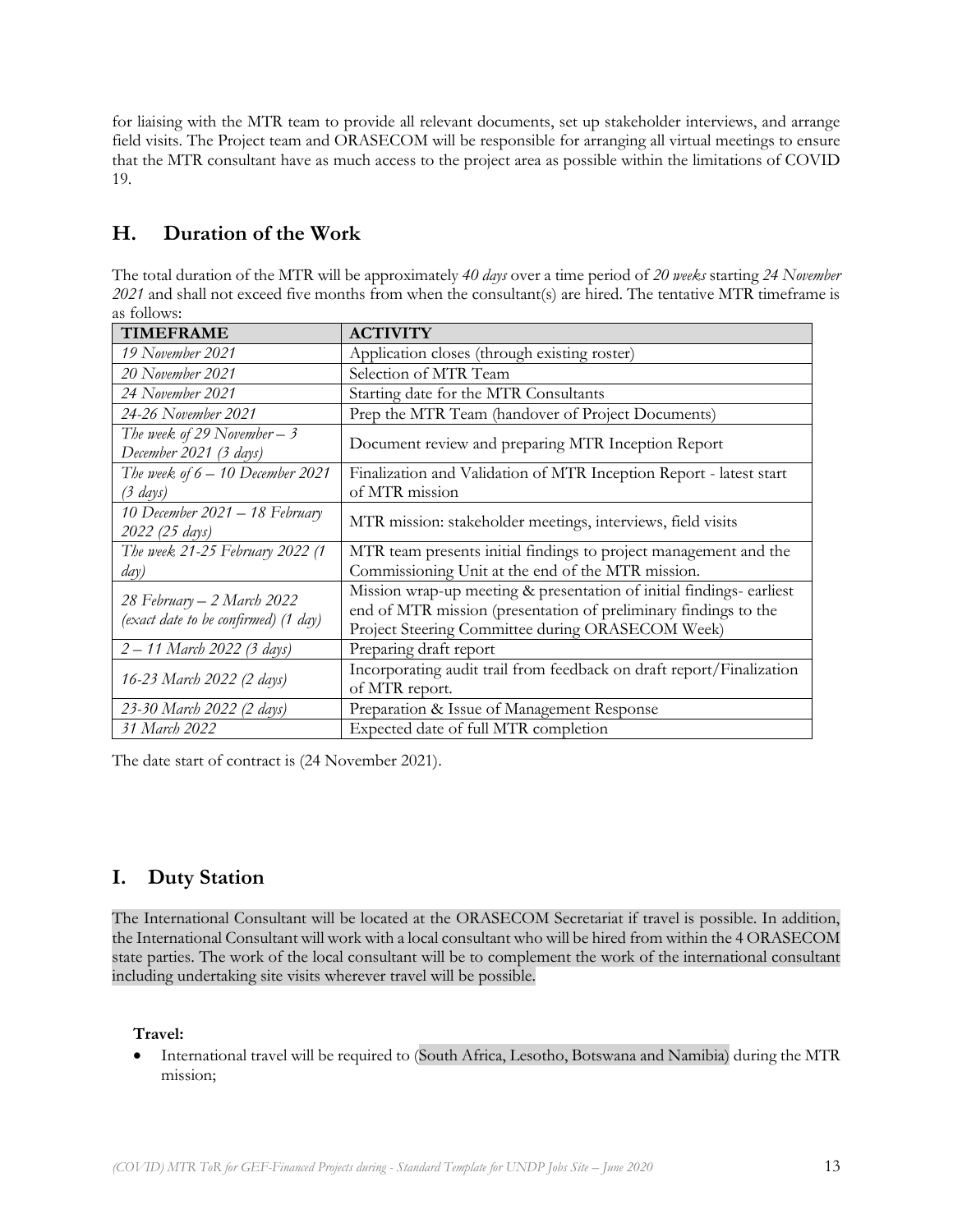- The BSAFE training course must be successfully completed prior to commencement of travel; Herewith is the link to access this training: [https://training.dss.un.org/courses/login/index.php](https://eur03.safelinks.protection.outlook.com/?url=https%3A%2F%2Ftraining.dss.un.org%2Fcourses%2Flogin%2Findex.php&data=02%7C01%7Cmargarita.arguelles%40undp.org%7Cf844bcc8bed44b9d964e08d81439040f%7Cb3e5db5e2944483799f57488ace54319%7C0%7C0%7C637281583941862242&sdata=rxpJarejT1BkWC%2FDUq2F4MmAZf43mbRMl5fFqWWBTyY%3D&reserved=0) . These training modules at this secure internet site is accessible to Consultants, which allows for registration with private email.
- Individual Consultants are responsible for ensuring they have vaccinations/inoculations when travelling to certain countries, as designated by the UN Medical Director.
- Consultants are required to comply with the UN security directives set forth under <https://dss.un.org/dssweb/>
- All related travel expenses will be covered and will be reimbursed as per UNDP rules and regulations upon submission of an F-10 claim form and supporting documents.

# **REQUIRED SKILLS AND EXPERIENCE**

# **J. Qualifications of the Successful Applicants**

A team of two independent consultants will conduct the MTR - one team leader (with experience and exposure to projects and evaluations in other regions globally) and one local team expert, resident in the country of the project. Hence, in the case of this assignment, we seek one local team expert who is resident and currently living in either Botswana, Lesotho, Namibia or South Africa. Both the consultants cannot have participated in the project preparation, formulation, and/or implementation (including the writing of the Project Document) and should not have a conflict of interest with project's related activities. The consultants are required to work together as a team collective, with the shared goal of producing the MTR.

The selection of consultants will be aimed at maximizing the overall "team" qualities in the following areas:

### Education (**20**)

• A Minimum of Master's degree in in natural resources management, water resources management, natural sciences, environmental management, environment, development studies, or other closely related field; (20 points) or other closely related field

### Experience (**70**):

- Recent experience with result-based management evaluation methodologies; (10 points)
- Experience applying SMART targets and reconstructing or validating baseline scenarios;( 10 points)
- Competence in adaptive management, as applied to in trans-boundary water management, integrated water management, biodiversity and ecosystems, hydrology or related fields for at least 10 years; (10 points *a*);
- Experience in evaluating projects UNDP GEF Project (Mid Term or Terminal Reviews);10
- Experience working in Botswana, Lesotho, Namibia or South Africa, or the *Orange-Senqu Basin) (10*  points*)*
- Work experience in relevant technical areas for at least 10 years;( 5 Points)
- Demonstrated understanding of issues related to gender and international waters/transboundary water management; experience in gender sensitive evaluation and analysis (10 points)
- Excellent communication skills.
- Demonstrable analytical skills;
- Project evaluation/review experiences within United Nations system will be considered an asset (5 points);
- Experience with implementing evaluations remotely will be considered an asset.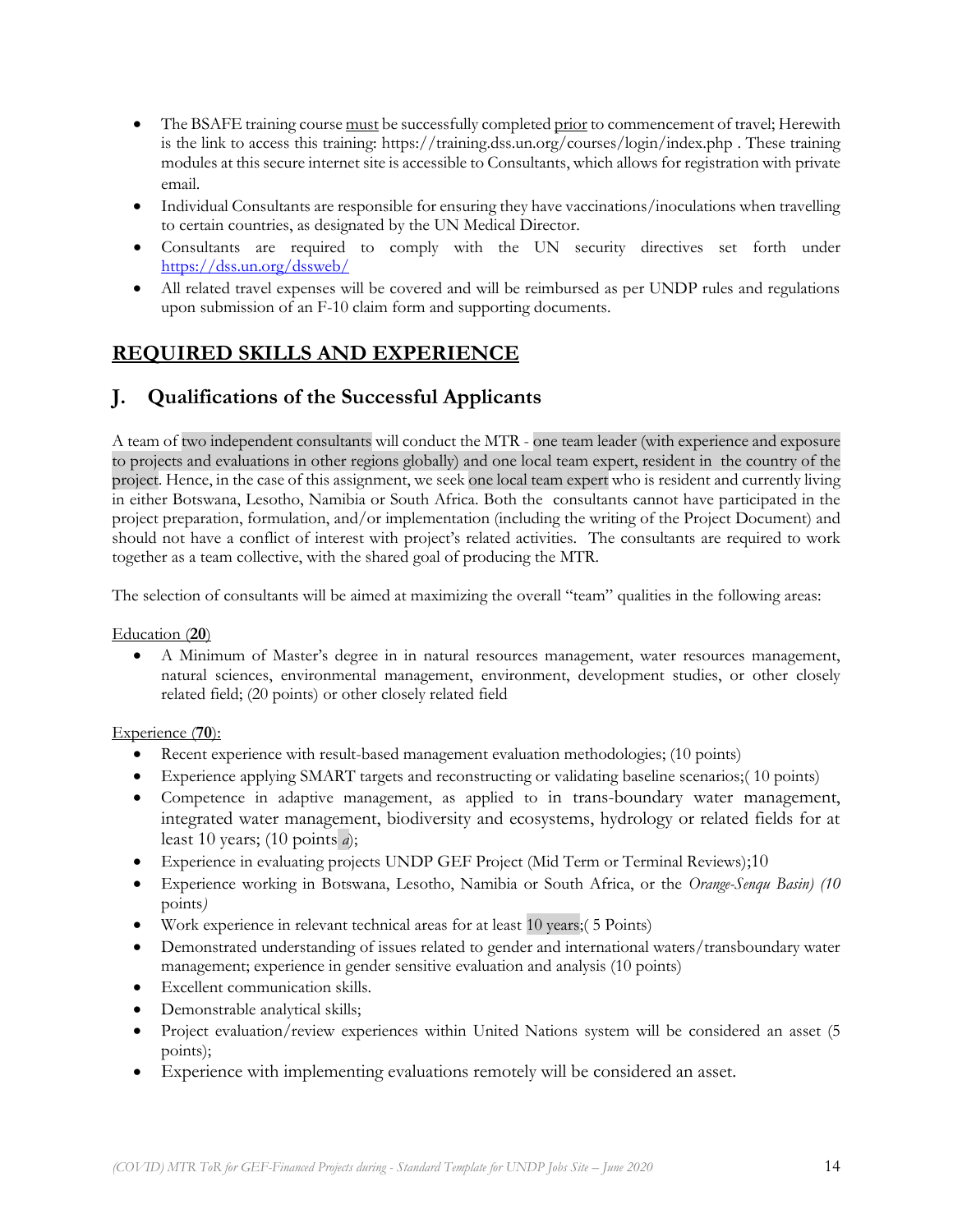• Fluency in written and spoken English. (10 points)

# **K. Ethics**

The MTR team will be held to the highest ethical standards and is required to sign a code of conduct upon acceptance of the assignment. This MTR will be conducted in accordance with the principles outlined in the UNEG 'Ethical Guidelines for Evaluation'. The MTR team must safeguard the rights and confidentiality of information providers, interviewees and stakeholders through measures to ensure compliance with legal and other relevant codes governing collection of data and reporting on data. The MTR team must also ensure security of collected information before and after the MTR and protocols to ensure anonymity and confidentiality of sources of information where that is expected. The information, knowledge and data gathered in the MTR process must also be solely used for the MTR and not for other uses without the express authorization of UNDP and partners.

## **L. Schedule of Payments**

- 20% payment upon satisfactory delivery of the final MTR Inception Report and approval by the Commissioning Unit
- 40% payment upon satisfactory delivery of the draft MTR report to the Commissioning Unit
- $\bullet$  40% payment upon satisfactory delivery of the final MTR report and approval by the Commissioning Unit and RTA (via signatures on the TE Report Clearance Form) and delivery of completed TE Audit Trail Criteria for issuing the final payment of 40 %
- The final MTR report includes all requirements outlined in the MTR TOR and is in accordance with the MTR guidance.
- The final MTR report is clearly written, logically organized, and is specific for this project (i.e. text has not been cut & pasted from other MTR reports).
- The Audit Trail includes responses to and justification for each comment listed.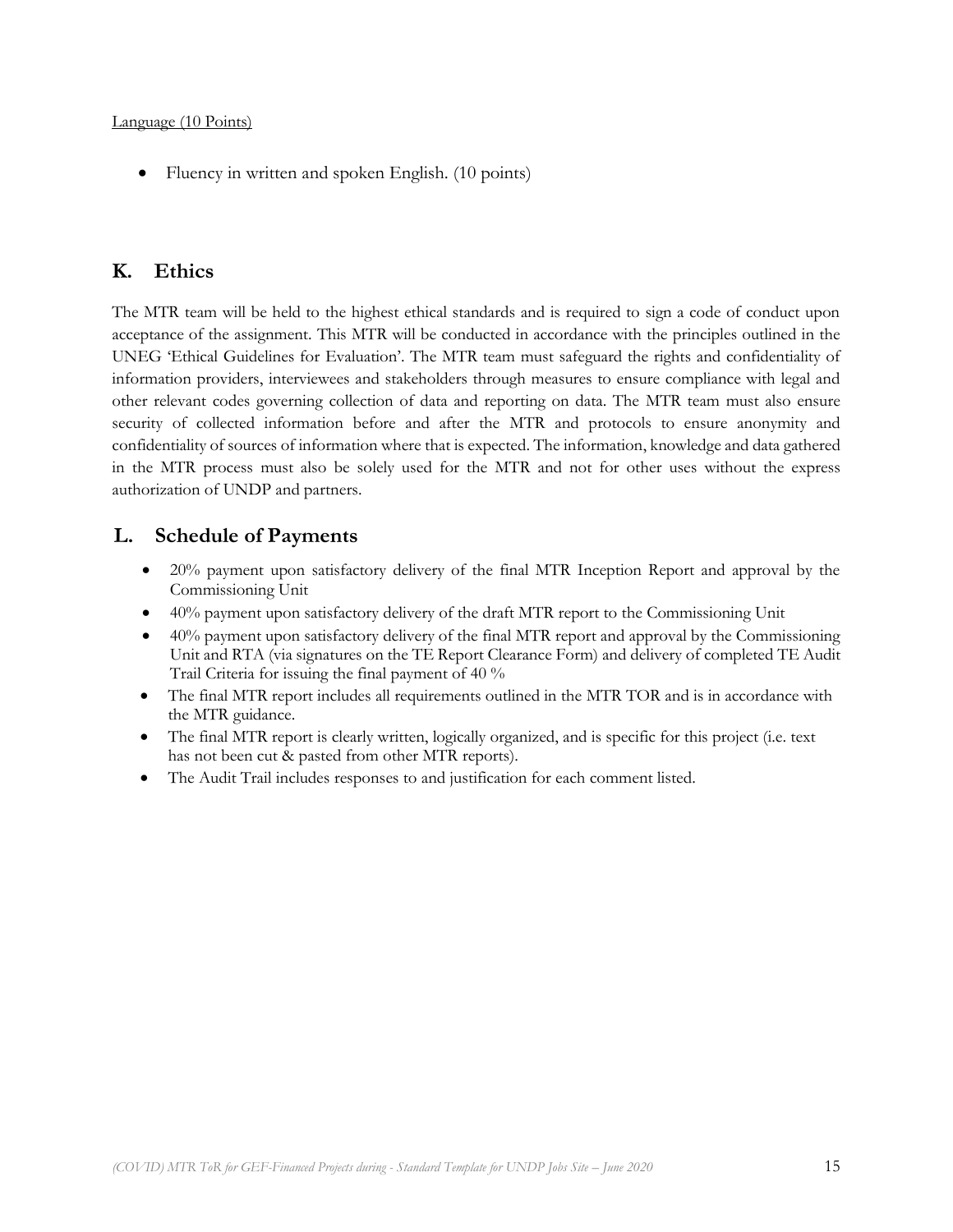## **APPLICATION PROCESS**

### **M. Recommended Presentation of Offer**

- a) Letter of Confirmation of Interest and Availability using the [template](https://intranet.undp.org/unit/bom/pso/Support%20documents%20on%20IC%20Guidelines/Template%20for%20Confirmation%20of%20Interest%20and%20Submission%20of%20Financial%20Proposal.docx)<sup>6</sup> provided by UNDP;
- b) **CV** and a **Personal History Form** (*P11 form*<sup>7</sup>);
- c) **Brief description of approach to work/technical proposal** of why the individual considers him/herself as the most suitable for the assignment, and a proposed methodology on how they will approach and complete the assignment; (max 1 page)
- d) **Financial Proposal** that indicates the all-inclusive fixed total contract price and all other travel related costs (such as flight ticket, per diem, etc), supported by a breakdown of costs, as per template attached to the [Letter of Confirmation of Interest template.](https://popp.undp.org/_layouts/15/WopiFrame.aspx?sourcedoc=/UNDP_POPP_DOCUMENT_LIBRARY/Public/PSU_%20Individual%20Contract_Offerors%20Letter%20to%20UNDP%20Confirming%20Interest%20and%20Availability.docx&action=default) If an applicant is employed by an organization/company/institution, and he/she expects his/her employer to charge a management fee in the process of releasing him/her to UNDP under Reimbursable Loan Agreement (RLA), the applicant must indicate at this point, and ensure that all such costs are duly incorporated in the financial proposal submitted to UNDP.

All application materials should be submitted to the address The Resident Representative, United Nations Development Programme P.O. Box 6541 Pretoria, South Africa in a sealed envelope indicating the following reference " Regional Consultant for the *Support to the Orange-Senqu River Basin Strategic Action Programme Implementation* project Midterm Review" or by email at the following address ONLY: OR by email to [bid.pretoria@undp.org](mailto:bid.pretoria@undp.org) by **12 noon Pretoria time (GMT+2) by the 20th August 2021**. Incomplete applications will be excluded from further consideration.

**Criteria for Evaluation of Proposal:** Only those applications which are responsive and compliant will be evaluated. Offers will be evaluated according to the Combined Scoring method – where the educational background and experience on similar assignments will be weighted at 70% and the price proposal will weigh as 30% of the total scoring. The applicant receiving the Highest Combined Score that has also accepted UNDP's General Terms and Conditions will be awarded the contract.

# **N. Criteria for Selection of the Best Offer**

Only those applications which are responsive and compliant will be evaluated. Offers will be evaluated according to the Combined Scoring method – where the educational background and experience on similar assignments will be weighted at 70% and the price proposal will weigh as 30% of the total scoring. The applicant receiving the Highest Combined Score that has also accepted UNDP's General Terms and Conditions will be awarded the contract.

# **O. Annexes to the MTR ToR**

Include *Guidance For Conducting Midterm Reviews of UNDP-Supported, GEF-Financed Projects* and other existing literature or documents that will help candidates gain a better understanding of the project situation and the work required.

<sup>6</sup>

[https://intranet.undp.org/unit/bom/pso/Support%20documents%20on%20IC%20Guidelines/Template%20for%20Confirmation](https://intranet.undp.org/unit/bom/pso/Support%20documents%20on%20IC%20Guidelines/Template%20for%20Confirmation%20of%20Interest%20and%20Submission%20of%20Financial%20Proposal.docx) [%20of%20Interest%20and%20Submission%20of%20Financial%20Proposal.docx](https://intranet.undp.org/unit/bom/pso/Support%20documents%20on%20IC%20Guidelines/Template%20for%20Confirmation%20of%20Interest%20and%20Submission%20of%20Financial%20Proposal.docx)

<sup>7</sup> [http://www.undp.org/content/dam/undp/library/corporate/Careers/P11\\_Personal\\_history\\_form.doc](http://www.undp.org/content/dam/undp/library/corporate/Careers/P11_Personal_history_form.doc)